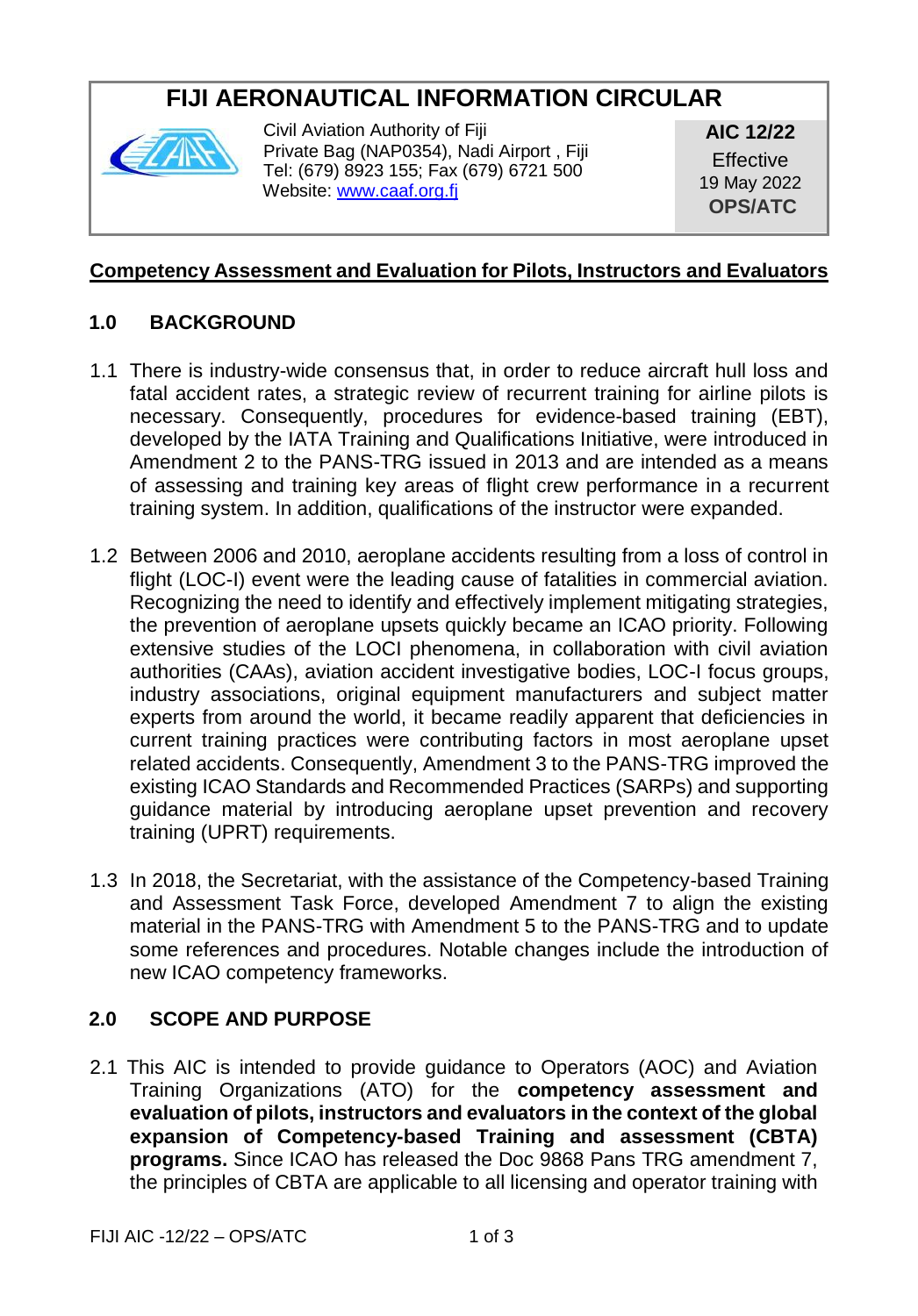the goal to provide a competent workforce for a safe and efficient air transport. CBTA programs are **also performance-based training programs that integrates per design a continuous monitoring and evaluation of the course.** The training system performance is measured and evaluated through a feedback process that use training metrics to collect the post-delivery training program data.

### **3.0 GENERAL PROVISIONS**

#### **3.1 Components of a CBTA program**

 CBTA programs are outlined respecting a robust instructional systems design (ISD) methodology. The ISD can serve as a basis to derive the essential components of competency-based training and assessment as described below.

In *bold* the components that are directly related to competency assessment:

- A training specification that describes the purpose of training, the task list and the requirements that must be fulfilled when designing the training
- **An adapted competency model**, which is a group of competencies with their associated description and performance criteria adapted from an ICAO competency framework that the ATO/AOC uses to develop competencybased training and assessment for pilots and instructor-evaluators
- **An assessment plan** providing the process and tools for gathering valid and reliable evidence at different stages during training
- A training plan describing the training required to achieve the competencies. It includes but is not limited to a syllabus (including knowledge, skills and attitudes (KSA), milestones, lesson plans and schedules), and
- Training and **assessment materials** and the human, material and organizational resources needed to implement training and assessment plans.

#### **3.2 CBTA training system performance**

CBTA is a performance-based training program that integrates per design a continuous monitoring and evaluation of the course. Under CBTA, the training system performance is measured and evaluated through a feedback process in order to validate and refine the program and ascertain that the organization program develops pilot competencies and meets the training objectives. The feedback process should be included in the AOC or ATO safety and compliance management system.